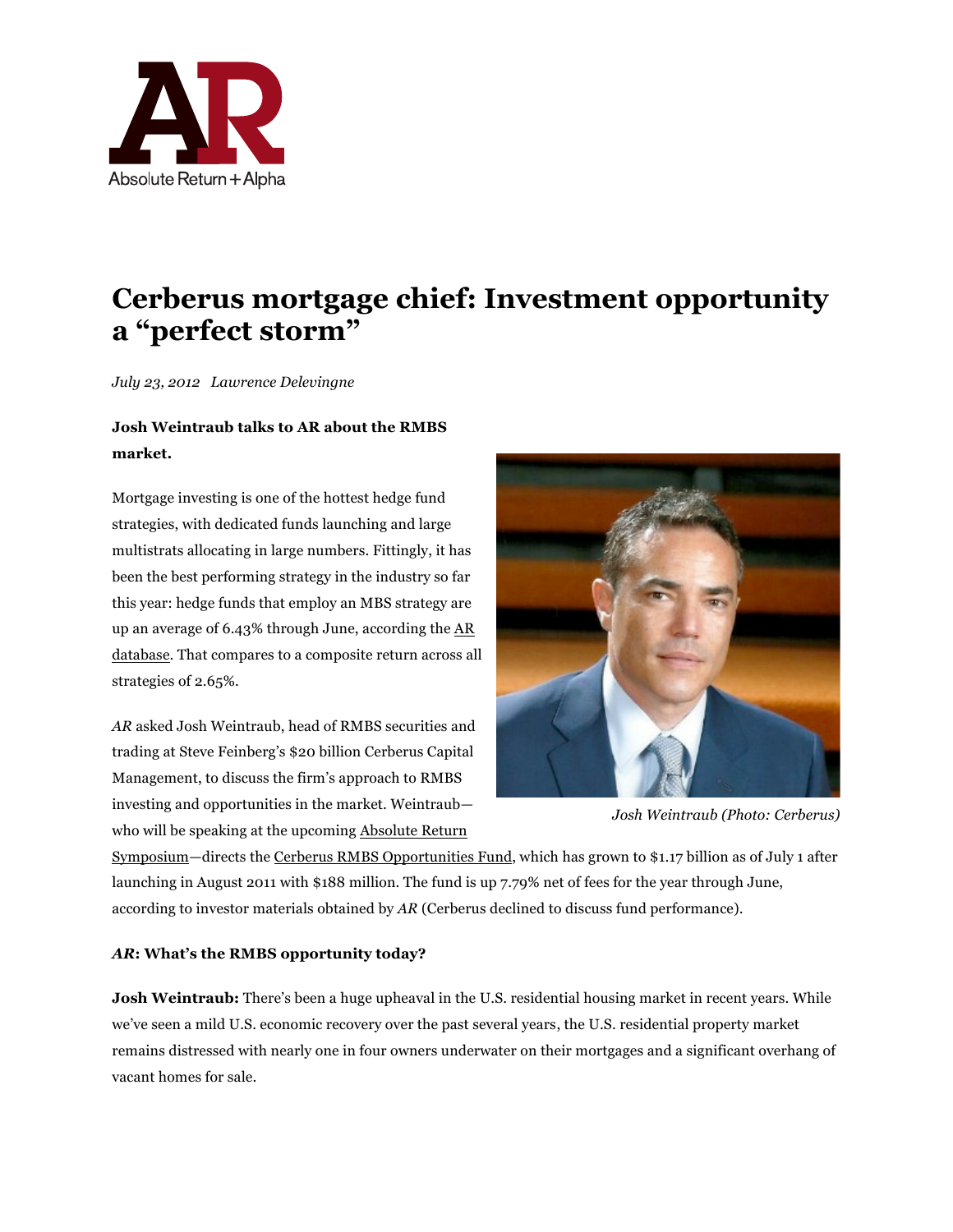As financial institutions clean up their balance sheets by pricing anticipated defaults or selling off distressed mortgage-backed securities, we expect to continue to see opportunities to invest in the immediate future. The fact is that there remain more sellers than buyers in the distressed RMBS markets, and investing in these securities requires a significant amount of expertise. Pricing inefficiencies and the high barriers to entry have created an environment for knowledgeable investors to benefit from long-term macroeconomic trends in the U.S. housing market.

#### **Why has there been such a high level of interest in your new RMBS fund?**

While we don't discuss fundraising or returns, we believe that there will continue to be opportunities in this market for some time, and investors are realizing that a seasoned team of investment experts in this specialized area is necessary to understand and invest in these complicated securities.

#### **What is driving the opportunity in RMBS?**

We see two major drivers here. First, the amount of distressed RMBS securities available remains high. Second, current stresses in the U.S. housing market are overshadowing its impending recovery.

In a typical market, you would expect to see buyers line up to take advantage of the RMBS selloffs from financial institutions and the Federal Reserve and that the pricing of the securities would recover relatively quickly. However, the RMBS market has been different. You have to remember that Fannie Mae and Freddie Mac – which had been the two largest buyers of mortgage-backed securities – have been placed in conservatorship and are not buying at their traditional levels. Second, the lack of proprietary trading desks and less risk-taking appetite in the broker dealer community limits competition. Lastly, the lack of strong credit ratings on the bonds reduces demand from banks and insurance companies, who typically need investment grades. As a result, there is limited buying which is keeping pricing down.

Consider this fact. In the U.S. housing market, in recent years it has never been cheaper to own a house versus renting. Rents continue to rise relative to home prices, and excess supply of housing is slowly but steadily being reduced. As household creation continues to outpace the supply of new homes, we'll begin to see upward pressure on home prices accelerate. Ultimately, that pressure and ongoing financings will be priced into these securities, but the market doesn't currently reflect this improved outlook. There are also many opinions out there that the massive amount of shadow inventory and stress at the servicers will elongate the recovery. The various views create uncertainty and opportunity.

#### **What are some of the risks?**

Understanding the complexities of these securities and the individual mortgages that back them is fundamental to succeeding in this market. A number of variables can greatly affect outcomes such as the level of borrower prepayments, delinquency behaviors, loss recovery scenarios and public policy risk. Being a successful RMBS